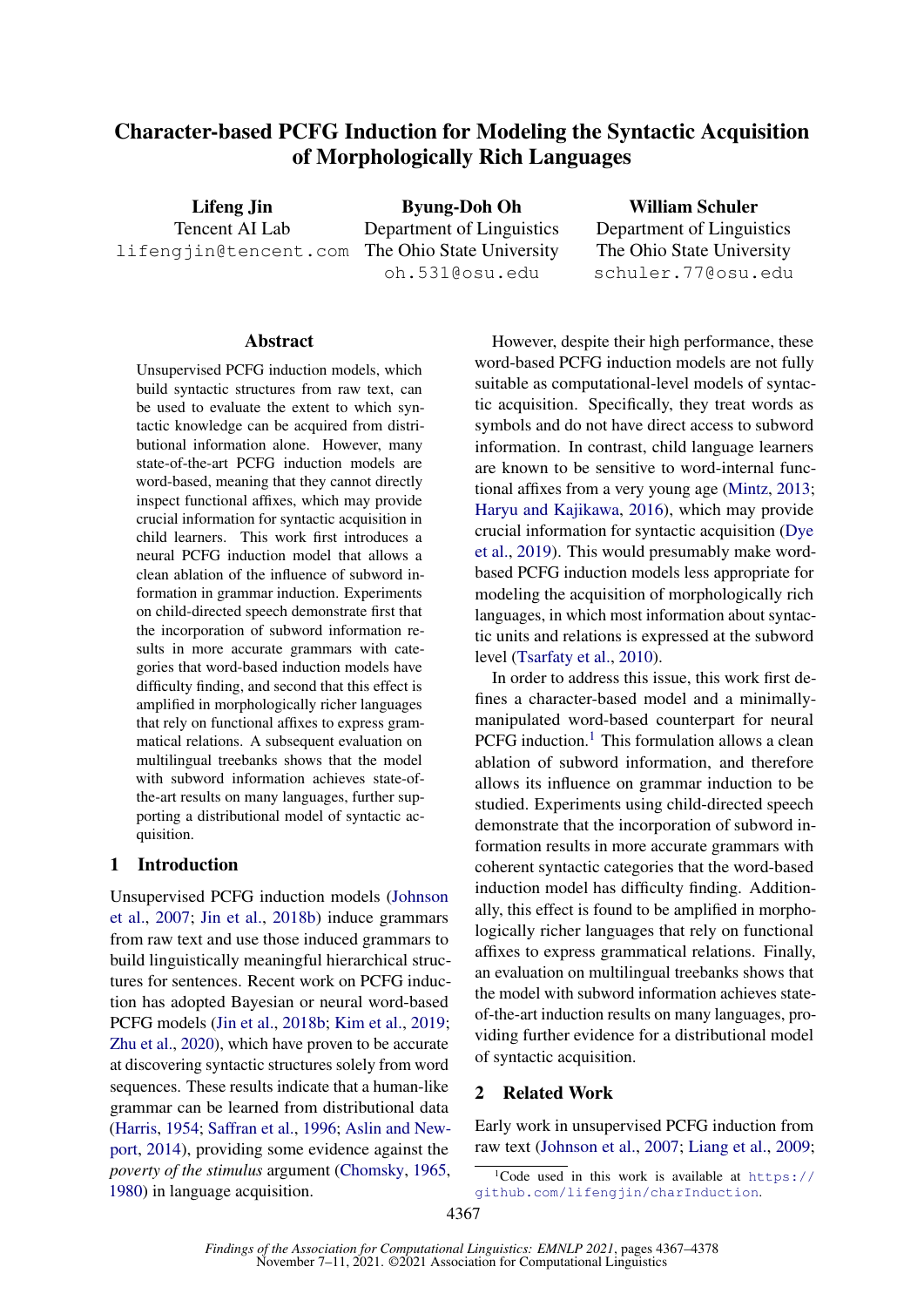[Tu,](#page-10-3) [2012\)](#page-10-3) was not as successful as models of unsupervised constituency parsing [\(Seginer,](#page-10-4) [2007;](#page-10-4) [Pon](#page-9-6)[vert et al.,](#page-9-6) [2011\)](#page-9-6). However, recent work from unsupervised parsing [\(Shen et al.,](#page-10-5) [2019;](#page-10-5) [Wang et al.,](#page-10-6) [2019;](#page-10-6) [Drozdov et al.,](#page-8-5) [2019,](#page-8-5) [2020\)](#page-8-6) and grammar induction [\(Jin et al.,](#page-9-7) [2018a,](#page-9-7) [2019;](#page-9-8) [Kim et al.,](#page-9-2) [2019;](#page-9-2) [Zhu et al.,](#page-10-0) [2020;](#page-10-0) [Jin and Schuler,](#page-9-9) [2020;](#page-9-9) [Li et al.,](#page-9-10) [2020\)](#page-9-10) shows much improvement over previous results with grammars learned solely from raw text, indicating that statistical regularities relevant to syntactic acquisition can be found in word collocations. For example, [Kim et al.](#page-9-2) [\(2019\)](#page-9-2) propose a word-based neural compound PCFG induction model for accurate grammar induction on English. [Zhu et al.](#page-10-0) [\(2020\)](#page-10-0) further extend this compound PCFG induction model to jointly induce lexical dependencies using a lexicalized PCFG. [Jin et al.](#page-9-8) [\(2019\)](#page-9-8) augment a PCFG induction model to use contextualized word embeddings with subword information to allow morphological cues to influence induction. Unfortunately, the ELMo embeddings [\(Peters et al.,](#page-9-11) [2018\)](#page-9-11) used in that work are trained with a large number of tokens, which limits the value of this approach for investigating child-like syntactic acquisition.

In an attempt to answer a similar question, there has also been recent interest in evaluating whether recurrent neural networks like LSTMs can learn grammar-like representations from word sequence alone. Although some initial results seemed promising [\(Linzen et al.,](#page-9-12) [2016;](#page-9-12) [Gulordava et al.,](#page-8-7) [2018\)](#page-8-7), later studies have shown that some of these results may not necessarily generalize to languages other than English [\(Ravfogel et al.,](#page-10-7) [2018;](#page-10-7) [Davis](#page-8-8) [and van Schijndel,](#page-8-8) [2020\)](#page-8-8), yielding an inconsistent picture. Moreover, studies in this line of research try to model specific syntactic phenomena such as subject-verb agreement, filler-gap dependencies, and auxiliary inversion, and therefore have a slightly different focus from grammar induction. Complementary to this approach are studies that aim to reconstruct syntactic representations from contextualized word representations [\(Tenney et al.,](#page-10-8) [2019;](#page-10-8) [Hewitt and Manning,](#page-9-13) [2019\)](#page-9-13). Again, however, the use of neural language models assumes access to much more data than the input available to the typical child [\(Hart and Risley,](#page-8-9) [1995\)](#page-8-9).

### 3 Models

Experiments described in this paper use two variants of a neural PCFG induction model, which

differ minimally in how terminal expansion is modeled. A Chomsky normal form PCFG with *C* nonterminal categories is first factored into two separate parts: binary-branching nonterminal expan-sion rule<sup>[2](#page-1-0)</sup> probabilities, and unary-branching terminal expansion rule probabilities [\(Jin et al.,](#page-9-8) [2019\)](#page-9-8). Given a tree as a set  $\tau$  of nodes  $\eta$  undergoing nonterminal expansions  $c_{\eta} \to c_{\eta 1} c_{\eta 2}$  (where  $\eta \in \{1, 2\}^*$ <br>is a Gorn address specifying a path of left or right is a Gorn address specifying a path of left or right branches from the root), and a set  $\tau'$  of nodes  $\eta$ <br>undergoing terminal expansions  $c \rightarrow w$  (where undergoing terminal expansions  $c_n \to w_n$  (where  $w<sub>n</sub>$  is the word at node  $\eta$ ), the marginal probability of a sentence  $\sigma$  can be computed as:

$$
\mathsf{P}(\sigma) = \sum_{\tau,\tau'} \prod_{\eta \in \tau} \mathsf{P}(c_{\eta} \to c_{\eta 1} c_{\eta 2}) \cdot \prod_{\eta \in \tau'} \mathsf{P}(c_{\eta} \to w_{\eta}),\tag{1}
$$

which is also the objective function to maximize for all proposed models in this work.

To allow the terminal expansion model to be separated out from the rest of the grammar induction model and make the character- and wordbased models differ only by the terminal expansion model, we first define a set of Bernoulli distributions that distribute probability mass between these two sets of rules:

<span id="page-1-1"></span>
$$
P(\text{Term} \mid c_{\eta}) = \text{softmax}(N(\mathbf{E} \,\delta_{c_{\eta}})), \qquad (2)
$$

where  $c_{\eta}$  is a nonterminal category,  $\delta_{c_{\eta}}$  is a Kro-<br>necker delta function a vector with value one at necker delta function – a vector with value one at index  $c_{\eta}$  and zeros everywhere else – and  $\mathbf{E} \delta_{c_{\eta}}$  is a category vector input for the Bernoulli distribution category vector input for the Bernoulli distribution of  $c_{\eta}$  with  $\mathbf{E} \in \mathbb{R}^{d \times C}$ , a matrix of nonterminal cate-<br>comparison boddings of size d. N is an exhitecture and gory embeddings of size *d*. N is an arbitrary neural network, which in our implementation is a multilayered residual network [\(Kim et al.,](#page-9-2) [2019\)](#page-9-2). The residual network consists of *B* architecturally identical residual blocks. For an input vector <sup>x</sup>*b*−1,*c*η each residual block *b* performs the following computation:

$$
\mathbf{x}_{b,c_{\eta}} = \text{ReLU}(\mathbf{W}'_b \text{ ReLU}(\mathbf{W}_b \mathbf{x}_{b-1,c_{\eta}} + \mathbf{b}_b) + \mathbf{b}'_b) + \mathbf{x}_{b-1,c_{\eta}}.
$$
 (3)

There are two fully connected layers before and after the residual blocks:

$$
\mathbf{x}_{0,c_{\eta}} = \text{ReLU}(\mathbf{W}_0 \mathbf{E} \,\delta_{c_{\eta}} + \mathbf{b}_0),\tag{4}
$$

$$
s_{c_{\eta}} = \text{ReLU}(\mathbf{W}_{\text{soft}} \mathbf{x}_{B,c_{\eta}} + \mathbf{b}_{\text{soft}}). \tag{5}
$$

<span id="page-1-0"></span><sup>2</sup>These rules include the expansion rules generating the top node in the tree.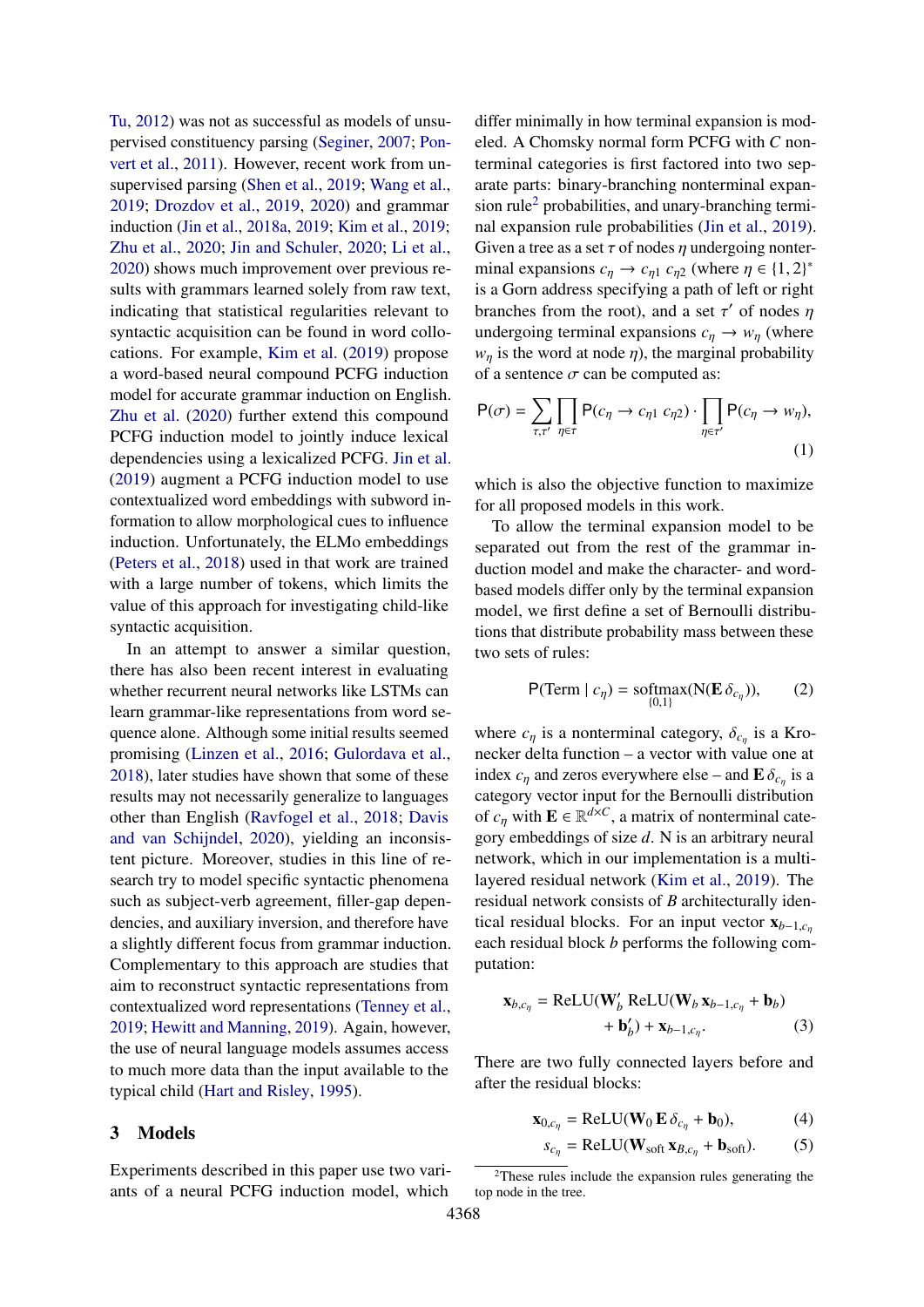All **W**'s and **b**'s are model parameters, and  $s_{c<sub>n</sub>}$  are<br>the last for the fixed seftman in Faustion 2,  $R$  is the logits for the final softmax in Equation [2.](#page-1-1) *B* is set to 2 in all models [\(Kim et al.,](#page-9-2) [2019\)](#page-9-2). This formulation naturally allows the model to learn from the input data how to allocate preterminal and other nonterminal categories, thereby making it more appropriate for multilingual settings (e.g. agglutinative languages that have many word types may need more preterminal categories in comparison to other nonterminal categories).

Binary-branching nonterminal expansion rule probabilities for a nonterminal category *<sup>c</sup>*η are defined as:

$$
P(c_{\eta} \to c_{\eta 1} c_{\eta 2}) = P(\text{Term}=0 | c_{\eta}) \cdot
$$

$$
P(c_{\eta} \to c_{\eta 1} c_{\eta 2} | c_{\eta}, \text{Term}=0). \tag{6}
$$

The binary-branching nonterminal expansion distribution is defined for all models as:

$$
P(c_{\eta} \to c_{\eta1} c_{\eta2} | c_{\eta}, \text{Term=0}) =
$$
  
softmax( $\mathbf{W}_{\text{nont}} \mathbf{E} \delta_{c_{\eta}} + \mathbf{b}_{\text{nont}}),$  (7)

where  $\mathbf{W}_{\text{nont}} \in \mathbb{R}^{C^2 \times d}$  and  $\mathbf{b}_{\text{nont}} \in \mathbb{R}^{C^2}$  are parameters of the model, and E is the embedding matrix for all hypothesized nonterminal categories.

The lexical unary-expansion rule probabilities for a preterminal category  $c_n$  are defined as:

$$
P(c_{\eta} \to w_{\eta}) = P(\text{Term}=1 \mid c_{\eta}) \cdot P(c_{\eta} \to w_{\eta} \mid c_{\eta}, \text{Term}=1), \tag{8}
$$

where  $w_n$  is the generated word token at node  $\eta$ . The representation of the word  $w_n$  is usually symbolic in PCFG induction models. In order to probe the effect of character-based models in incorporating subword information to grammar induction, models in this work differ in how words are represented and in turn how the terminal expansion models are defined. The word-based models (NeuralWord) use symbolic representation of words, whereas the character-based models (NeuralChar) use character sequences as observations for the terminal expansion models. They differ minimally by the terminal expansion models and the input they take, which allows a clean manipulation of subword information while holding all other model components fixed.

#### Lexical Expansion Models

The word-based lexical expansion model is a multilayered residual network which takes as input a

category embedding and generates a distribution score for all words in the vocabulary:

$$
P(c_{\eta} \to w_{\eta} \mid c_{\eta}, \text{Term}=1) = \text{softmax}(N'(E \, \delta_{c_{\eta}})).
$$
\n(9)

The function N' is a four-layer residual neural network with two residual blocks similar to the one used in generating nonterminal expansion probabilities, except that the output dimension of this network is the size of the vocabulary.

For the character-based induction model, the terminal expansion probability is factored into the product of a locally-normalized sequence model generating all the characters in the word from left to right:

$$
P(c_{\eta} \to w_{\eta} \mid c_{\eta}, \text{Term}=1) =
$$
  
\n
$$
\prod_{l_i \in \{l_1, \dots, l_n\}} P(l_i \mid c_{\eta}, l_1, \dots, l_{i-1}), \qquad (10)
$$

where the character or letter sequence  $l_1, \ldots, l_n$ comprises the word  $w_{\eta}$  with *L* as the character vocabulary. The sequence model is a multilayered long short-term memory network (LSTM) with *B* layers. The character generation distribution from the LSTM for each letter *l* is:

$$
P(l_i \mid c_{\eta}, l_1, \dots, l_{i-1}) =
$$
  
softmax( $\mathbf{W}_{char} \mathbf{h}_{i,B,c_{\eta}} + \mathbf{b}_{char}$ ), (11)

where  $\mathbf{W}_{char} \in \mathbb{R}^{|L| \times h}$ ,  $\mathbf{b}_{char} \in \mathbb{R}^{|L|}$ , and *h* is the size of the hidden and cell states. The hidden and cell states of the LSTM are calculated by:

$$
\mathbf{h}_{i,b,c_{\eta}}, \mathbf{c}_{i,b,c_{\eta}} = \text{LSTM}(\mathbf{h}_{i,b-1,c_{\eta}}, \mathbf{h}_{i-1,b,c_{\eta}}, \mathbf{c}_{i-1,b,c_{\eta}}),
$$
\n(12)

where *b* is the current layer index.  $\mathbf{h}_{i,b-1,c_{\eta}}$  is the input from the LSTM and layer helow and **h** input from the LSTM one layer below, and  $h_{i-1,b,c_n}$ and  $\mathbf{c}_{i-1,b,c_n}$  are the input from the previous time step.  $h_{i,b,c_\eta}$  and  $c_{i,b,c_\eta}$  are the current cell and hid-<br>dan etates of the LSTM. Finally, the initial hidden den states of the LSTM. Finally, the initial hidden state of the  $b<sup>th</sup>$  layer of the LSTM depends on the nonterminal category *<sup>c</sup>*η:

$$
\mathbf{h}_{0,b,c_{\eta}} = \text{ReLU}(\mathbf{W}_{b,\text{term}} \mathbf{E} \,\delta_{c_{\eta}} + \mathbf{b}_{b,\text{term}}), \quad (13)
$$

where  $\mathbf{W}_{b,\text{term}} \in \mathbb{R}^{h \times d}$  and  $\mathbf{b}_{b,\text{term}} \in \mathbb{R}^{h}$  are trainable parameters.

### 4 Experiment 1: Evaluation on Child-directed Speech

This work first explores the influence of subword information in grammar induction by comparing the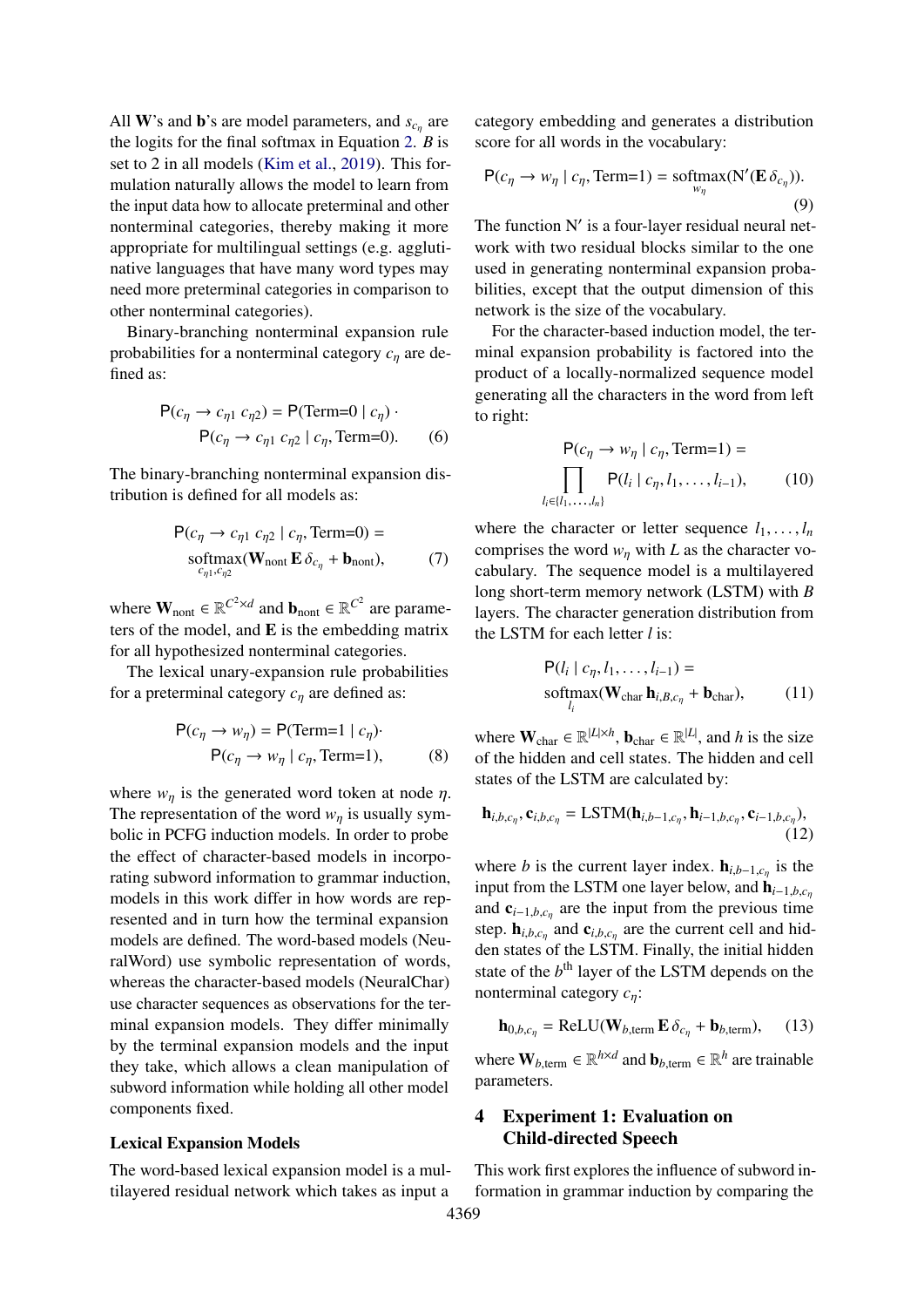performance of the NeuralChar and NeuralWord models on child-directed speech corpora, which represent authentic linguistic input that child learners are exposed to.

#### 4.1 Evaluation Metric: Recall-Homogeneity

It has been argued that the ability to predict constituent labels that are consistent with linguistic annotation is a crucial part of a grammar and therefore should be accounted for in evaluation [\(Jin](#page-9-8) [et al.,](#page-9-8) [2019\)](#page-9-8). This work uses Recall-Homogeneity (RH, [Jin et al.,](#page-9-14) [2021\)](#page-9-14) as a labeled evaluation metric, which is calculated by multiplying unlabeled *recall* of bracketed spans in the predicted trees with the *homogeneity* score [\(Rosenberg and Hirschberg,](#page-10-9) [2007\)](#page-10-9) of the predicted labels of the matching spans. Similarly to Recall-V-Measure (RVM, [Jin et al.,](#page-9-8) [2019\)](#page-9-8), this metric is made insensitive to the branching factor of the grammar through the use of unlabeled recall. However, the use of homogeneity rather than V-measure assumes that the annotators' decision to suppress the annotation of in-depth information such as case or subcategorization in category labels is motivated by expediency rather than linguistic theory. Therefore, RH does not penalize induced grammars for the use of categories to make more fine-grained distinctions, to the extent that it does not interfere with the homogeneity of predictions on other attested categories. In this work, unary branches in both gold and predicted trees are removed and only the top category of any unary chain is used for evaluation.[3](#page-3-0)

### <span id="page-3-4"></span>4.2 Procedures

The NeuralChar and NeuralWord models were evaluated on English and Korean child-directed speech corpora from CHILDES [\(MacWhinney,](#page-9-15) [2000\)](#page-9-15). The English corpus comes from the Eve section [\(Brown,](#page-8-10) [1973\)](#page-8-10), which contains transcriptions of interactions between Eve and her caregivers at ages from 1 year 6 months to 2 years 3 months. Only the sentences that were uttered by caregivers were kept in the data, which resulted in a set of 14,251 sentences with a mean sentence length of 5.6 words. Penn Treebank-style syntactic annotations for these child-directed utterances are

<span id="page-3-3"></span>

Figure 1: Box plots showing the RH scores from ten runs of the NeuralChar and NeuralWord models trained on the English (Eve) and Korean (Jong) corpora from CHILDES. Statistical significance was determined by a paired permutation test at the sentence level (\*: *<sup>p</sup>* < 0.05, \*\*\*:  $p < 0.001$ ).

provided by [Pearl and Sprouse](#page-9-16) [\(2013\)](#page-9-16). The Korean corpus is from the Jong section [\(Ryu et al.,](#page-10-10) [2015\)](#page-10-10), which contains transcriptions of interactions between Jong and his caregivers recorded at ages from 1 year 3 months to 3 years 5 months. There were 28,620 sentences that were uttered by caregivers, which had a mean sentence length of 5.0 words. As there are no gold syntactic annotations available for this dataset, a subset of 150 sentences was annotated in order to evaluate the two models. This was done by first automatically generating silver parses using the state-of-the-art supervised parser [\(Kitaev et al.,](#page-9-17) [2019\)](#page-9-17) and subsequently correcting them according to the annotation scheme of [Choi](#page-8-11) [\(2013\)](#page-8-11).[4](#page-3-1)

The NeuralChar and NeuralWord models were trained on these two corpora ten times with different random seeds, using 90 nonterminal categories and other hyperparameters tuned on the Brown Corpus portion of the Penn Treebank (see Appendix [A\)](#page-11-0).<sup>[5](#page-3-2)</sup> Following previous work [\(Seginer,](#page-10-4) [2007\)](#page-10-4), punctuation marks were left in the input data

<span id="page-3-0"></span><sup>&</sup>lt;sup>3</sup>Homogeneity is positively correlated with the number of categories used, achieving a perfect score when each constituent is assigned a unique category. However, a grammar with tens of thousands of categories, or even a few hundred categories, is beyond the capacity of current grammar induction models.

<span id="page-3-1"></span><sup>&</sup>lt;sup>4</sup>The annotated Korean data is available at [https://](https://github.com/lifengjin/charInduction) [github.com/lifengjin/charInduction](https://github.com/lifengjin/charInduction).

<span id="page-3-2"></span><sup>&</sup>lt;sup>5</sup>The models were trained on the full set for both corpora. However, while the models were evaluated on the full set for the Eve section, they were evaluated only on the subset of 150 sentences with manually-corrected syntactic annotations for the Jong section.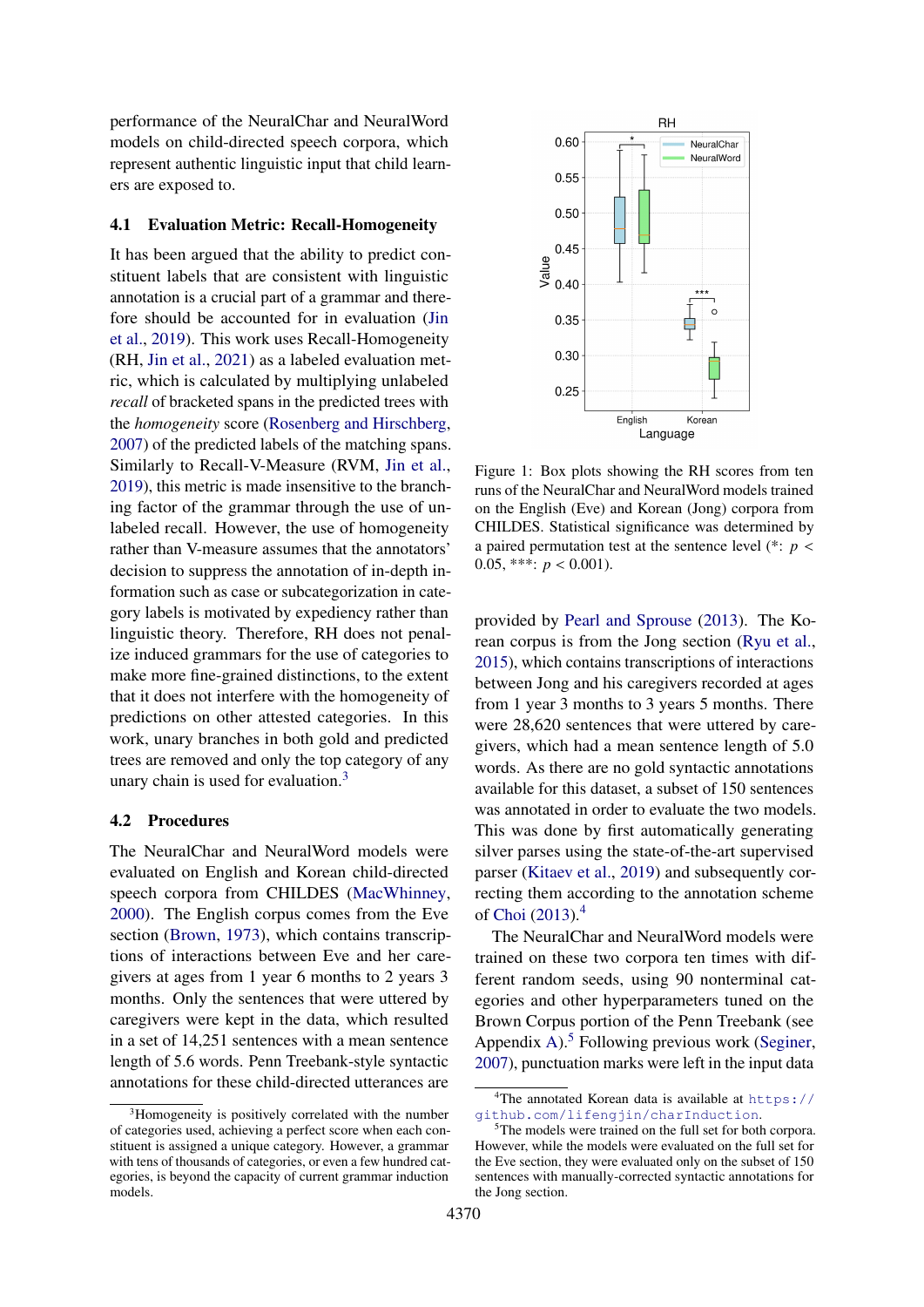<span id="page-4-0"></span>

| Induced<br>category | Count | Attested category<br>(relative frequency)                                     | Representative<br>characterization                       |
|---------------------|-------|-------------------------------------------------------------------------------|----------------------------------------------------------|
| $NC-63$             | 100   | sf(1.0)                                                                       | Full stop                                                |
| $NC-29$             | 73    | $npd+jxt$ (0.23), $nq$ (0.12), $ncn$ (0.12), $npd+jcs$ (0.1),                 | Nouns for child ("Jong"), demonstrative pronoun ("this") |
|                     |       | $npd(0.1)$ , $nq+ics(0.07)$ , $ncn+ics(0.05)$                                 |                                                          |
| $NC-62$             | 48    | sf(1.0)                                                                       | <b>Question mark</b>                                     |
| $NC-38$             | 25    | $px+ef(0.32)$ , $pyg+ef(0.2)$ , $paa+ef(0.2)$ , $pyg+ep+ef(0.16)$             | Sentence-final verbs                                     |
| $NC-16$             | 21    | $pyg + ecx (0.67)$ , $pyg + ecs (0.14)$ , paa $+ecc (0.1)$ , paa $+ef (0.1)$  | Verbs preceding auxiliary verbs                          |
| $NC-2$              | 20    | ncn (0.55), ncn+jcj (0.15), ncn+jcs (0.1), pad+ef (0.05),                     | Nouns for caretaker ("mom")                              |
|                     |       | mag $(0.05)$ , ncn+jxt $(0.05)$ , pvd+ecs $(0.05)$                            |                                                          |
| $NC-6$              | 20    | ii $(1.0)$                                                                    | Interjections                                            |
| $NC-7$              | 20    | $pad+ef(1.0)$                                                                 | Expression of agreement ("That is so")                   |
| NW-55               | 61    | sf(1.0)                                                                       | Full stop                                                |
| NW-32               | 51    | ii $(0.45)$ , pad+ef $(0.2)$ , ncn $(0.12)$ , mag $(0.08)$ , maj $(0.06)$     | Interjections, expression of agreement ("That is so")    |
| NW-54               | 50    | sf(1.0)                                                                       | <b>Question mark</b>                                     |
| $NW-0$              | 46    | ncn $(0.35)$ , npd+jxt $(0.07)$                                               | Various nouns                                            |
| $NW-14$             | 39    | sf(1.0)                                                                       | Full stop                                                |
| $NW-10$             | 34    | ncn+jcs $(0.24)$ , mag $(0.15)$ , ncn $(0.06)$ , pvg+ecs $(0.06)$ ,           | Difficult to characterize (heterogeneous)                |
|                     |       | ncn+jxc $(0.06)$ , nq $(0.06)$ , paa+ecs $(0.06)$                             |                                                          |
| NW-44               | 34    | paa+ef $(0.18)$ , pvg+ef $(0.15)$ , ncn+jp+ef $(0.09)$ , pvg+ep+ef $(0.06)$ , | Sentence-final verbs                                     |
|                     |       | mag $(0.06)$ , pvg+etm $(0.06)$ , pvg+ef+jxf $(0.06)$ , paa+ef+jxf $(0.06)$   |                                                          |
| NW-29               | 30    | mag $(0.2)$ , ncn+jcs $(0.1)$ , ncn $(0.1)$ , paa+etm $(0.1)$ ,               | Difficult to characterize (heterogeneous)                |
|                     |       | npp (0.07), pvg+ecx (0.07), ncn+jxt (0.07)                                    |                                                          |

Table 1: Gold part-of-speech tags and representative characterizations of the eight most frequent preterminal categories induced by the NeuralChar model (NC, top) and the NeuralWord model (NW, bottom). The gold tags that account for more than 5% of each induced category are reported. The gold tags consist of morphological tags that are delimited by plus symbols. Refer to Appendix [B](#page-11-1) for a brief description of the morphological tags.

as a proxy for prosodic cues about phrasal boundaries, but were removed afterward for labeled evaluation. Subsequently, in order to examine whether there was a significant difference in the RH measure between the NeuralChar and NeuralWord models, the conventional paired permutation test used in supervised parsing was conducted following [Jin](#page-9-14) [et al.](#page-9-14) [\(2021\)](#page-9-14). In a paired permutation test, the predicted trees from two induced grammars are randomly permuted in order to calculate an empirical distribution of the difference in the chosen evaluation metric. This empirical distribution calculates the probability of the observed difference due to chance. Since the evaluation metric of interest was RH, the per-sentence-recall and per-sentencehomogeneity of each sentence were first calculated for each model, which were subsequently permuted randomly to calculate an empirical distribution over the difference in RH.

#### 4.3 Results

Figure [1](#page-3-3) shows the RH scores from the ten runs of each model trained on the two child-directed speech corpora. On the Korean corpus, the NeuralChar model (mean  $RH = 0.388$ ) strongly outperformed the NeuralWord model (mean RH = 0.291), with the difference in RH being significant according to a permutation test. The opposite trend was observed on the English corpus, where the Neural-Word model (mean  $RH = 0.488$ ) performed better than the NeuralChar model (mean  $RH = 0.487$ ).

<span id="page-4-1"></span>

| Induced<br>rule        | Count | Representative characterization             |
|------------------------|-------|---------------------------------------------|
| $11 \rightarrow 43.63$ | 84    | Attachment of full stop after declaratives  |
| $11 \rightarrow 362$   | 42    | Attachment of question mark after questions |
| $43 \rightarrow 76.53$ | 20    | Attachment of noun before imperatives       |
| $43 \rightarrow 7643$  | 13    | Attachment of two declarative utterances    |
| $45 \rightarrow 2934$  | 12    | Left attachment of nouns                    |
| $3 \rightarrow 763$    | 11    | Attachment of adverb before questions       |
| $3 \rightarrow 2989$   | 10    | Attachment of noun before question verbs    |
| $53 \rightarrow 5975$  |       | Right attachment of imperative verbs        |

Table 2: Representative characterizations of the eight most frequent nonterminal expansion rules induced by the NeuralChar model on Korean child-directed speech.

This indicates that the subword information leveraged by the NeuralChar model results in notably more accurate grammars on an agglutinative language like Korean. In contrast, subword information does not seem to help the induction of a mostly analytic language like English, in which grammatical relationships are primarily conveyed by word order.

## 4.4 Analysis of Categories and Rules Induced by Character-based Model

Subsequently, in order to further analyze how the character-based terminal expansion model helps grammar induction from Korean child-directed speech, the preterminal categories and nonterminal expansion rules induced by the NeuralChar model were compared to those induced by the Neural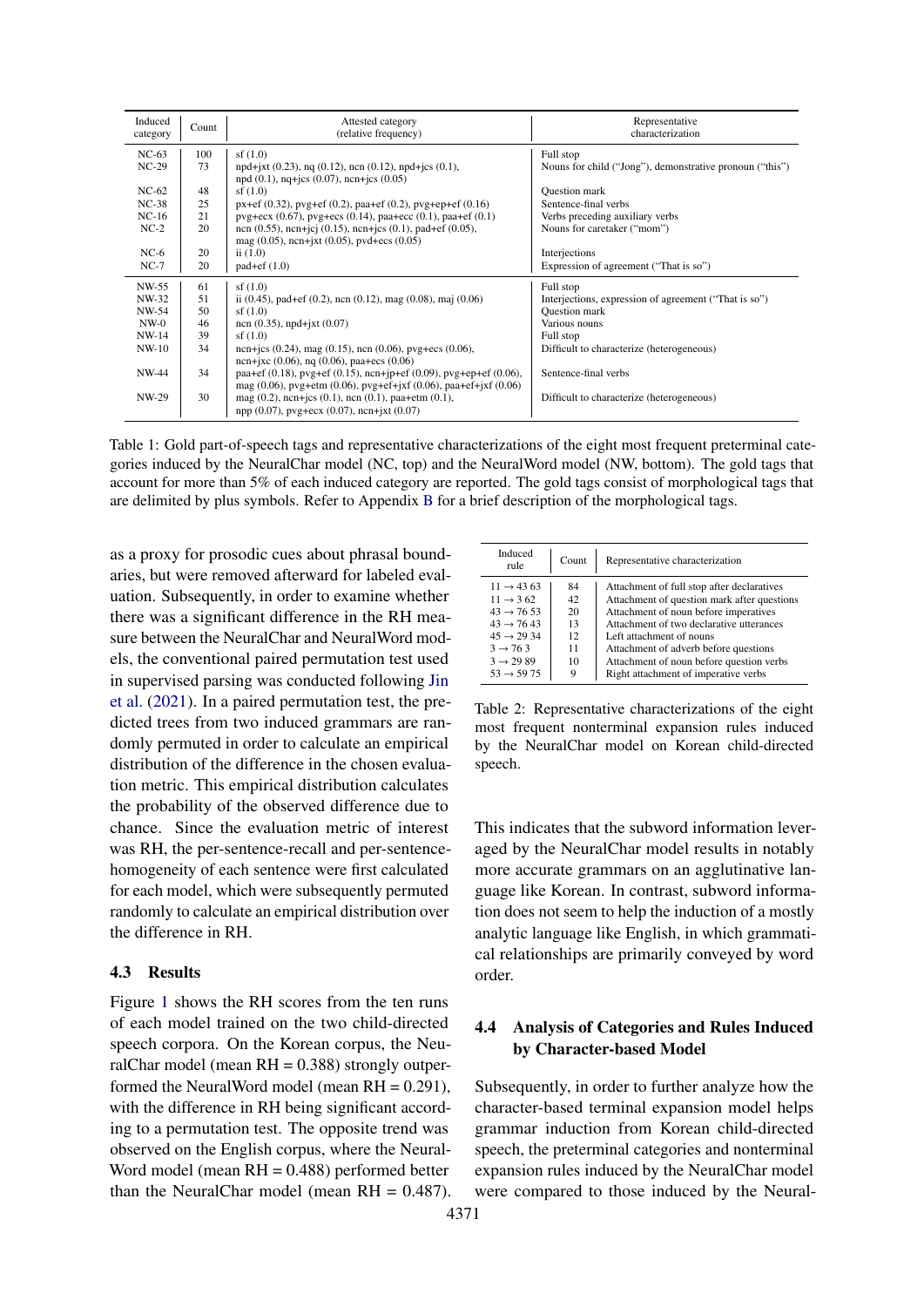Word model.<sup>[6](#page-5-0)</sup> As Korean is an agglutinative language that marks grammatical information primarily through suffixation, it was hypothesized that the subword information leveraged by the NeuralChar model would result in preterminal categories that are more homogeneous with regard to part-of-speech.

The eight most frequent preterminal categories induced by the NeuralChar model and the NeuralWord model are presented in Table [1.](#page-4-0) Most notably, the categories used by the NeuralChar model seem to form linguistically coherent clusters; categories NC-29 and NC-2 correspond mostly to nouns (tags starting with 'n') while categories NC-38 and NC-16 correspond mostly to predicates (verbs and adjectives; tags starting with 'p'). In contrast, such systematic categorization was not observed in the categories induced by the NeuralWord model. Many of the frequent categories were heterogeneous with regard to the attested gold part-of-speech; categories like NW-32, NW-10, and NW-29 corresponded to both nouns and verbs, as well as adverbs (tags starting with 'm'). These results indicate that leveraging subword information allows PCFG induction models to learn syntactic categories that are more linguistically coherent. The lack of such coherence in categories induced by the NeuralWord model further shows that word order information alone is insufficient to accurately induce syntactic categories from a language with relatively free word order like Korean.

The induced nonterminal expansion rules in Table [2](#page-4-1) show that the NeuralChar model learns distinct nonterminal categories corresponding to declaratives (Category 43), questions (Category 3), and imperatives (Category 53). Even though the nonterminal category for questions could be learned trivially based on the presence of a question mark, the finding that the NeuralChar model learns the distinction between declaratives and imperatives is noteworthy, as the two sentence types differ only by the suffix on the sentence-final verb. On the contrary, the frequent rules induced by the Neural-Word model were not very interpretable, other than those that were used to attach punctuation marks.

#### 4.5 Replication Using Silver Data

Finally, to examine whether a similar relationship between morphological typology and induction per-

<span id="page-5-1"></span>

Figure 2: Box plots showing the RH scores from ten runs of the NeuralChar and NeuralWord models trained on the Chinese (Tong) and German (Leo) corpora from CHILDES. Statistical significance was determined by a paired permutation test at the sentence level (\*\*\*: *<sup>p</sup>* < <sup>0</sup>.001).

formance is observed in languages other than English and Korean, the NeuralChar and NeuralWord models were also evaluated on Mandarin Chinese and German child-directed speech corpora from CHILDES. The Chinese corpus consists of 19,541 caregiver utterances from the Tong section [\(Deng](#page-8-12) [et al.,](#page-8-12) [2018\)](#page-8-12) with a mean sentence length of 5.7 words, which were recorded at ages from 1 year 0 months and 4 years 5 months. The German corpus contains 20,000 child-directed utterances randomly sampled from the Leo section [\(Behrens,](#page-8-13) [2006\)](#page-8-13), as the original corpus contained many duplicate utterances in interactions between Leo and his caregivers between ages 1 year 11 months and 4 years 11 months. The sampled dataset had a mean sentence length of 6.7 words. However, since gold syntactic annotations were not available for these corpora, the reference trees were automatically generated using the [Kitaev et al.](#page-9-17) [\(2019\)](#page-9-17) parser. Following similar procedures as Section [4.2,](#page-3-4) the NeuralChar and NeuralWord models were trained ten times on each corpus using different random seeds. Subsequently, the RH score of each run was calculated, and a paired permutation test was conducted to determine the statistical significance of the difference in model performance.

Figure [2](#page-5-1) shows the RH scores from the ten runs of each model trained on the two child-directed

<span id="page-5-0"></span><sup>6</sup>For each model, the run with the highest likelihood from Section [4.2](#page-3-4) was analyzed.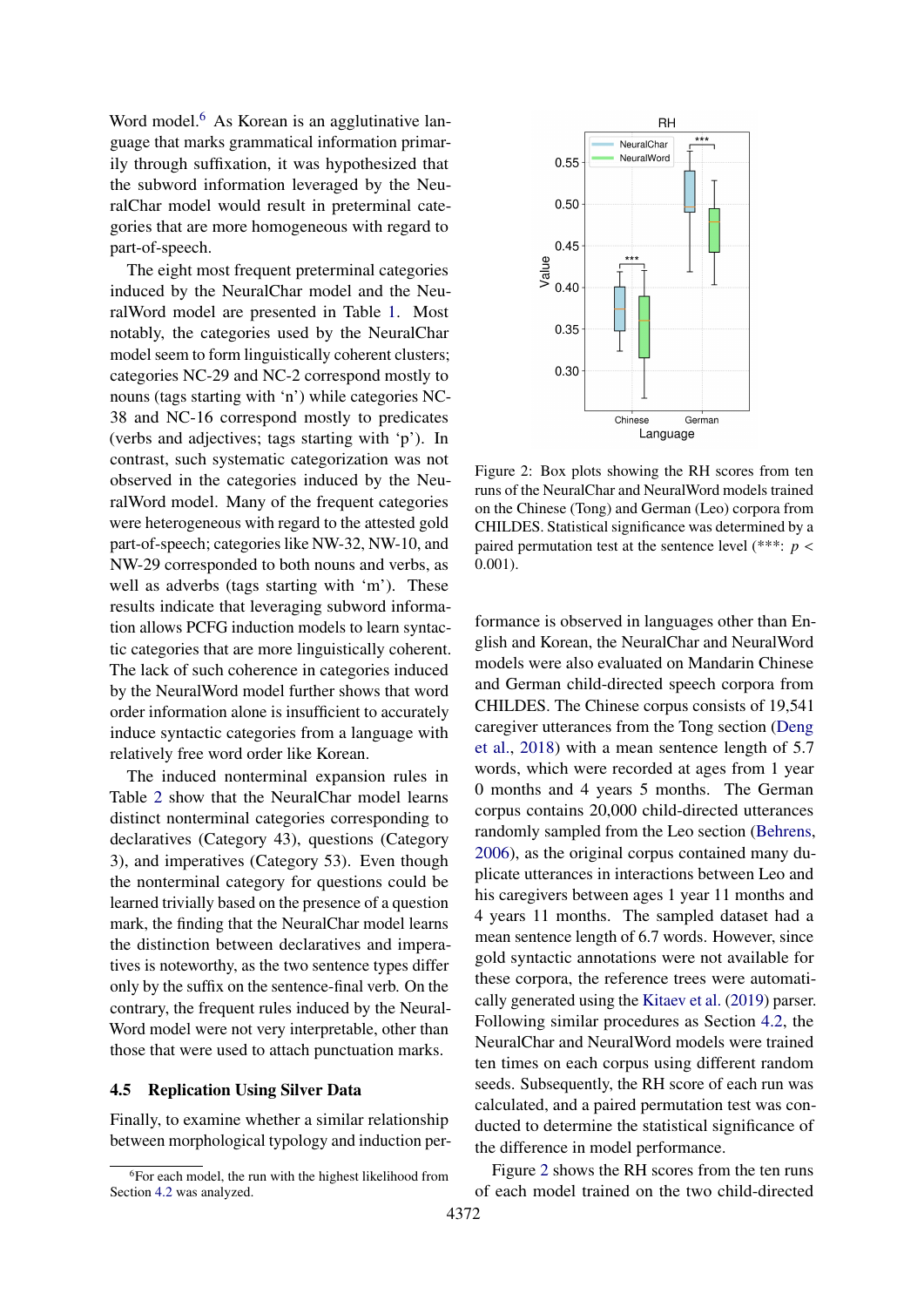speech corpora. The NeuralChar model (mean RH = 0.502) outperformed the NeuralWord model (mean  $RH = 0.470$ ) on the German corpus, with the difference in RH being significant according to a permutation test. The same trend was observed on the Chinese corpus, on which the NeuralChar model (mean  $RH = 0.372$ ) performed better than the NeuralWord model (mean  $RH = 0.351$ ). The caveat of using silver data to evaluate model performance notwithstanding, a similar relationship between morphological typology and induction performance is observed on German and Chinese; the increase in performance from the NeuralChar model seems to be more salient on the morphologi-cally richer German than on Chinese.<sup>[7](#page-6-0)</sup>

## 5 Experiment 2: Evaluation on Multilingual Treebanks

Subsequently, in order to determine if the evaluated models are competitive with state-of-the-art grammar induction models, we present experiments on multilingual newswire treebanks to test the performance of the NeuralChar and NeuralWord models using both labeled evaluation (RH) and standard unlabeled evaluation (bracketing F1). These are evaluated on newswire to compare against models developed on predominantly newswire data. The results show that the NeuralChar model outperforms these models in grammar induction on most languages. In addition, comparison of model performance on different languages hints at the inductive biases embodied by each of these systems.

## 5.1 Procedures

The NeuralChar and NeuralWord models are evaluated on ten constituency treebanks, including Arabic [\(Maamouri et al.,](#page-9-18) [2004\)](#page-9-18), Chinese [\(Xia](#page-10-11) [et al.,](#page-10-11) [2000\)](#page-10-11), English [\(Marcus et al.,](#page-9-19) [1993\)](#page-9-19), French (Abeillé et al., [2003\)](#page-8-14), German [\(Skut et al.,](#page-10-12) [1998\)](#page-10-12), Hebrew [\(Sima'an et al.,](#page-10-13) [2001\)](#page-10-13), Japanese [\(Alastair](#page-8-15) [et al.,](#page-8-15) [2018\)](#page-8-15), Korean [\(Han et al.,](#page-8-16) [2006\)](#page-8-16), Polish (Woliński et al., [2018\)](#page-10-14) and Vietnamese [\(Nguyen](#page-9-20) [et al.,](#page-9-20) [2009\)](#page-9-20).<sup>[8](#page-6-1)</sup> Compared induction models include a pure word-based Bayesian PCFG model (DIMI, [Jin et al.,](#page-9-7) [2018a\)](#page-9-7); a PCFG induction model that generates independently trained character-based word vectors (Flow, [Jin et al.,](#page-9-8) [2019\)](#page-9-8); word-based

neural models Compound and Compound-v [\(Kim](#page-9-2) [et al.,](#page-9-2) [2019\)](#page-9-2), which differ in that Compound-v induces sentence-specific grammars, as well as its extension with lexical dependencies (L-PCFG, [Zhu](#page-10-0) [et al.,](#page-10-0) [2020\)](#page-10-0). At least three random initial seeds are used for each model and each language, and the average performance of grammars with the highest likelihoods are reported. Hyperparameters for the NeuralChar and NeuralWord models are reported in Appendix [A,](#page-11-0) and those for other baseline models followed reported values in their respective papers.

### 5.2 Results

Table [3](#page-7-0) reports the labeled evaluation results for all models $9$  as well as unlabeled evaluation results using F1 for reference. The labeled and unlabeled evaluation scores generally correlate with each other very strongly. First, the NeuralChar model performs very well across the majority of evaluated languages, showing that the character-based lexical expansion model is able to capture regularities in subwords that help grammatical categorization and constituency boundary detection. In addition, all models generally perform better on languages with a small number of high-frequency function words such as German and English, than on languages with a large number of high-frequency function words and affixes such as Chinese and Korean. On languages that primarily use marker affixes (e.g. Arabic, Japanese, and Korean), the results show that the character-based models are able to use information from these affixes for grammar induction, resulting in higher performance compared to word-based induction models.

However, for all models, it still seems much easier to extract statistical information from words than from affixes, as demonstrated by the stark contrast in the performance of the NeuralChar model on Japanese and Korean. Japanese and Korean are both agglutinative languages with similar syntax, but according to the Japanese annotation guidelines, all case markers are separated from their stems and are treated as separate function words. In contrast, according to the Korean annotation guidelines, case markers are treated like suffixes and are left unseparated from the word stem. This difference leads to ∼25% of the tokens in the Japanese dataset being function words but leaves only ∼2% of function words in the Korean dataset. This can partially

<span id="page-6-0"></span><sup>7</sup>Although Mandarin Chinese is very analytic in the sense that it has almost no inflectional affixes, the character-based model seems to have helped induction by identifying onecharacter-long derivational morphemes on compound nouns.

<span id="page-6-1"></span> ${}^{8}$ Refer to Appendix [C](#page-11-2) for basic statistics of the treebanks.

<span id="page-6-2"></span><sup>9</sup>Evaluation of the Flow model [\(Jin et al.,](#page-9-8) [2019\)](#page-9-8) on Vietnamese was not available due to its use of pretrained ELMo embeddings for individual syllables rather than words.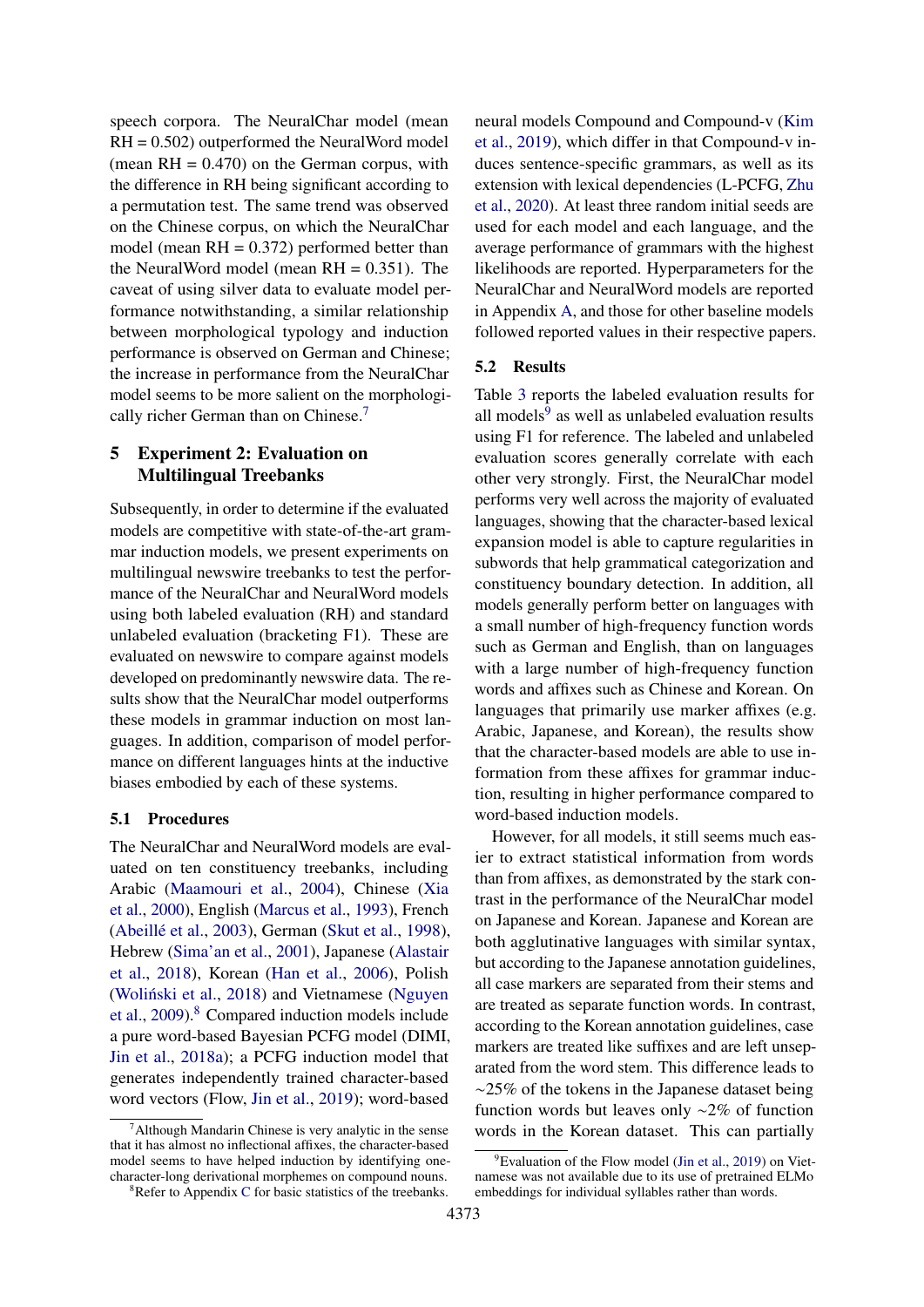<span id="page-7-0"></span>

| Models / RH                   | Individual languages |      |      |      |      |                      |      |      |                | Average |         |
|-------------------------------|----------------------|------|------|------|------|----------------------|------|------|----------------|---------|---------|
|                               | Ar                   | Zh   | En   | Fr   | De   | He                   | Ja   | Ko   | Pl             | Vi      |         |
| $DIMI$ (Jin et al., 2018a)    | 16.5                 | 12.4 | 23.4 | 16.8 | 10.3 | 14.9                 | 23.5 | 7.1  | 6.3            | 8.1     | 13.9    |
| Compound (Kim et al., 2019)   | 21.1                 | 21.2 | 36.8 | 37.7 | 41.4 | 23.5                 | 15.2 | 5.6  | 35.1           | 15.8    | 25.3    |
| Compound-v (Kim et al., 2019) | 16.9                 | 22.6 | 35.0 | 39.9 | 39.4 | 29.1                 | 13.1 | 7.0  | 33.0           | 24.0    | 26.0    |
| L-PCFG $(Zhu et al., 2020)$   | 24.4                 | 19.4 | 15.0 | 18.2 | 28.3 | 17.0                 | 30.1 | 10.2 | 17.4           | 10.2    | 19.0    |
| NeuralWord (this work)        | 23.0                 | 20.8 | 29.7 | 29.8 | 33.8 | 21.6                 | 29.8 | 11.7 | 22.0           | 15.1    | 23.7    |
| Flow $(Jin et al., 2019)$     | 25.4                 | 18.7 | 21.6 | 25.3 | 29.7 | 25.4                 | 24.4 | 15.0 | 31.0           |         | 24.1    |
| NeuralChar (this work)        | 29.1                 | 23.9 | 33.4 | 40.7 | 39.3 | 29.5                 | 40.2 | 16.3 | 21.0           | 12.8    | 28.5    |
|                               |                      |      |      |      |      |                      |      |      |                |         |         |
|                               |                      |      |      |      |      | Individual languages |      |      |                |         |         |
| Models / F1                   | Ar                   | Zh   | En   | Fr   | De   | He                   | Ja   | Ko   | P <sub>1</sub> | Vi      | Average |
| $DIMI$ (Jin et al., 2018a)    | 35.3                 | 36.6 | 50.6 | 39.6 | 36.4 | 45.4                 | 36.2 | 26.5 | 43.2           | 42.7    | 39.3    |
| Compound (Kim et al., 2019)   | 32.4                 | 34.2 | 51.7 | 48.2 | 49.7 | 40.5                 | 22.9 | 19.1 | 50.1           | 34.3    | 38.3    |
| Compound-v (Kim et al., 2019) | 27.6                 | 37.4 | 50.9 | 49.6 | 47.9 | 49.2                 | 21.6 | 20.7 | 47.2           | 38.3    | 39.1    |
| L-PCFG $(Zhu et al., 2020)$   | 45.0                 | 46.2 | 36.2 | 34.4 | 46.8 | 38.4                 | 45.2 | 30.0 | 32.1           | 27.3    | 38.2    |
| NeuralWord (this work)        | 36.9                 | 41.3 | 44.4 | 41.5 | 44.4 | 40.0                 | 42.4 | 23.3 | 35.2           | 37.5    | 38.7    |
| Flow $(Jin et al., 2019)$     | 35.3                 | 38.1 | 38.6 | 40.3 | 38.0 | 45.0                 | 33.8 | 34.4 | 47.1           |         | 39.0    |

Table 3: Average labeled Recall-Homogeneity and unlabeled F1 scores from various unsupervised grammar induction models on multilingual treebanks. The upper group of models are word-based models, and the lower group of models have access to subword information. The language codes are: Ar: Arabic; Zh: Chinese; En: English; Fr: French; De: German; He: Hebrew; Ja: Japanese; Ko: Korean; Pl: Polish; Vi: Vietnamese.

explain the results that all models perform much better on Japanese than on Korean.

There are indications of another inductive bias at work in the Compound models. One main architectural difference between NeuralWord and Compound is that Compound distinguishes preterminal (lexical) tags from other nonterminal (phrasal) tags while NeuralWord does not. This means that given the same number of syntactic categories, the NeuralWord models have a larger search space of possible grammars than Compound. This distinction between lexical-phrasal categories seems to benefit induction on Indo-European languages, as can be seen by the higher performance of Compound models. Nonetheless, this distinction does not seem to be helpful on other languages. We leave investigations of the exact nature of this inductive bias to future work, although we conjecture that it could be related to the obligatory use of determiners in Indo-European languages.

Finally, the average RH and F1 scores show that the NeuralChar model would be the best model to try on a new language if no inductive biases pertaining to grammar induction are known about that language. Furthermore, the average F1 scores are very similar across models compared to the average RH scores, which indicates that models that perform similarly in terms of unlabeled evaluation may produce constituent labels of varying quality.

### 6 Conclusion and Future Work

This paper presents a character-based model and a minimally-manipulated word-based counterpart for neural PCFG induction. The character-based model allows subword information to influence grammar induction, which is more consistent with the information that child language learners are able to leverage. Experiments and analyses using child-directed speech corpora show that the incorporation of subword information results in more accurate grammars with linguistically homogeneous syntactic categories, with its impact being stronger on morphologically richer languages. Additionally, this model achieves state-of-the-art induction results on many languages, providing further support for a distributional model of syntactic acquisition. Taken together, these results indicate that the proposed character-based model incorporates more realistic input and captures more successful learning outcomes, thus making it a more plausible cognitive model.

While this work addresses a major drawback of word-based PCFG induction models, the proposed model nonetheless relies on symbolic representations of characters, which are abstractions from potentially noisy perceptual input. Future work could explore the extent to which syntactic knowledge can be acquired from lower-level (e.g. phonemic or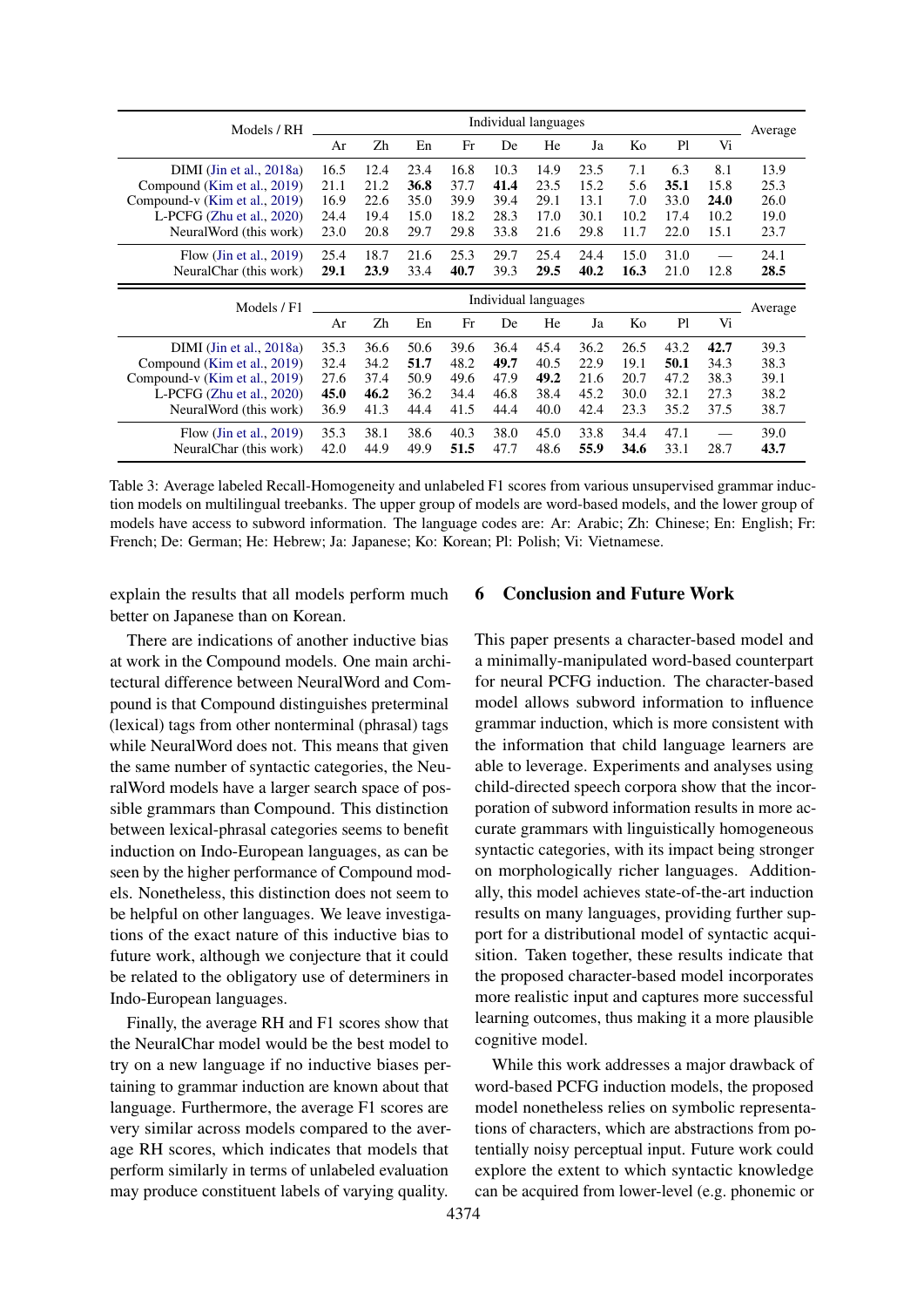acoustic) input alone by including a word segmentation task [\(Elsner and Shain,](#page-8-17) [2017;](#page-8-17) [Shain and Elsner,](#page-10-15) [2020\)](#page-10-15) for the model. Additionally, recent work in unsupervised grammar induction [\(Jin and Schuler,](#page-9-9) [2020;](#page-9-9) [Zhang et al.,](#page-10-16) [2021\)](#page-10-16) has shown that incorporating visual information in the form of images and videos helps learn constituents that denote entities or action. Adopting such grounded approaches can help answer questions about the extent to which the visual scene or other contexts contain relevant information, and eventually about the nature of input required for syntactic acquisition.

### Acknowledgments

The authors would like to thank the anonymous reviewers for their helpful comments. This work was supported by the National Science Foundation grant #1816891. All views expressed are those of the authors and do not necessarily reflect the views of the National Science Foundation.

#### Ethical Considerations

Experiments presented in this work used datasets from previously published research (i.e. childdirected speech data and multilingual treebanks), in which the procedures for data collection and validation are outlined.

#### References

- <span id="page-8-14"></span>Anne Abeillé, Lionel Clément, and François Toussenel. 2003. [Building a Treebank for French.](https://doi.org/10.1007/978-94-010-0201-1_10) In *Treebanks: Building and using parsed corpora*, pages 165–187. Springer Netherlands, Dordrecht, Netherlands.
- <span id="page-8-15"></span>Butler Alastair, Kei Yoshimoto, Shota Hiyama, Stephen Wright Horn, Iku Nagasaki, and Ai Kubota. 2018. [The Keyaki Treebank Parsed Corpus.](http://www.compling.jp/keyaki/)
- <span id="page-8-1"></span>Richard N. Aslin and Elissa L. Newport. 2014. [Distri](https://doi.org/10.1111/lang.12074)[butional language learning: Mechanisms and mod](https://doi.org/10.1111/lang.12074)[els of category formation.](https://doi.org/10.1111/lang.12074) *Language Learning*, 64(s2):86–105.
- <span id="page-8-13"></span>Heike Behrens. 2006. [The input-output relationship in](https://doi.org/10.1080/01690960400001721) [first language acquisition.](https://doi.org/10.1080/01690960400001721) *Language and Cognitive Processes*, 21(1-3):2–24.
- <span id="page-8-10"></span>Roger Brown. 1973. *A first language: The early stages*. Harvard University Press, Cambridge, MA.
- <span id="page-8-11"></span>Jinho D. Choi. 2013. [Preparing Korean data for the](http://arxiv.org/abs/1309.1649) [shared task on parsing morphologically rich lan](http://arxiv.org/abs/1309.1649)[guages.](http://arxiv.org/abs/1309.1649) Technical Report 1309.1649, arXiv.
- <span id="page-8-2"></span>Noam Chomsky. 1965. *Aspects of the theory of syntax*. MIT Press, Cambridge, MA.
- <span id="page-8-3"></span>Noam Chomsky. 1980. On cognitive structures and their development: A reply to Piaget. In *Language and learning: The debate between Jean Piaget and Noam Chomsky*, pages 751–755. Harvard University Press, Cambridge, MA.
- <span id="page-8-8"></span>Forrest Davis and Marten van Schijndel. 2020. [Recur](https://www.aclweb.org/anthology/2020.acl-main.179)[rent neural network language models always learn](https://www.aclweb.org/anthology/2020.acl-main.179) [English-like relative clause attachment.](https://www.aclweb.org/anthology/2020.acl-main.179) In *Proceedings of the 58th Annual Meeting of the Association for Computational Linguistics*, pages 1979–1990.
- <span id="page-8-12"></span>Xiangjun Deng, Virginia Yip, Brian Macwhinney, Stephen Matthews, Mai Ziyin, Zhong Jing, and Hannah Lam. 2018. [A Multimedia Corpus of Child Man](https://doi.org/10.1353/jcl.2018.0002)[darin: The Tong Corpus.](https://doi.org/10.1353/jcl.2018.0002) *The Journal of Chinese Linguistics*, 46(1):69–92.
- <span id="page-8-6"></span>Andrew Drozdov, Subendhu Rongali, Yi-Pei Chen, Tim O'Gorman, Mohit Iyyer, and Andrew McCallum. 2020. [Unsupervised parsing with S-DIORA:](https://doi.org/10.18653/v1/2020.emnlp-main.392) [Single tree encoding for deep inside-outside recur](https://doi.org/10.18653/v1/2020.emnlp-main.392)[sive autoencoders.](https://doi.org/10.18653/v1/2020.emnlp-main.392) In *Proceedings of the 2020 Conference on Empirical Methods in Natural Language Processing*, pages 4832–4845.
- <span id="page-8-5"></span>Andrew Drozdov, Patrick Verga, Mohit Yadav, Mohit Iyyer, and Andrew McCallum. 2019. [Unsupervised](https://www.aclweb.org/anthology/N19-1116) [latent tree induction with deep inside-outside recur](https://www.aclweb.org/anthology/N19-1116)[sive auto-encoders.](https://www.aclweb.org/anthology/N19-1116) In *Proceedings of the 2019 Conference of the North American Chapter of the Association for Computational Linguistics: Human Language Technologies, Volume 1 (Long and Short Papers)*, pages 1129–1141.
- <span id="page-8-4"></span>Cristina Dye, Yarden Kedar, and Barbara Lust. 2019. [From lexical to functional categories: New founda](https://doi.org/10.1177/0142723718809175)[tions for the study of language development.](https://doi.org/10.1177/0142723718809175) *First Language*, 39(1):9–32.
- <span id="page-8-17"></span>Micha Elsner and Cory Shain. 2017. [Speech segmenta](https://www.aclweb.org/anthology/D17-1112)[tion with a neural encoder model of working mem](https://www.aclweb.org/anthology/D17-1112)[ory.](https://www.aclweb.org/anthology/D17-1112) In *Proceedings of the 2017 Conference on Empirical Methods in Natural Language Processing*, pages 1070–1080.
- <span id="page-8-7"></span>Kristina Gulordava, Piotr Bojanowski, Edouard Grave, Tal Linzen, and Marco Baroni. 2018. [Colorless](https://aclanthology.org/N18-1108) [green recurrent networks dream hierarchically.](https://aclanthology.org/N18-1108) In *Proceedings of the 2018 Conference of the North American Chapter of the Association for Computational Linguistics: Human Language Technologies, Volume 1 (Long Papers)*, pages 1195–1205.
- <span id="page-8-16"></span>Na-Rae Han, Shijong Ryu, Sook-Hee Chae, Seung-yun Yang, Seunghun Lee, and Martha Palmer. 2006. [Ko](https://doi.org/10.35111/02nk-p662)[rean Treebank Annotations Version 2.0.](https://doi.org/10.35111/02nk-p662)
- <span id="page-8-0"></span>Zellig Harris. 1954. Distributional structure. In *The structure of language: Readings in the philosophy of language*, volume 10, pages 33–49. Prentice-Hall, Hoboken, NJ.
- <span id="page-8-9"></span>Betty Hart and Todd R. Risley. 1995. *Meaningful differences in the everyday experience of young American children*. Brookes Publishing, Baltimore, MD.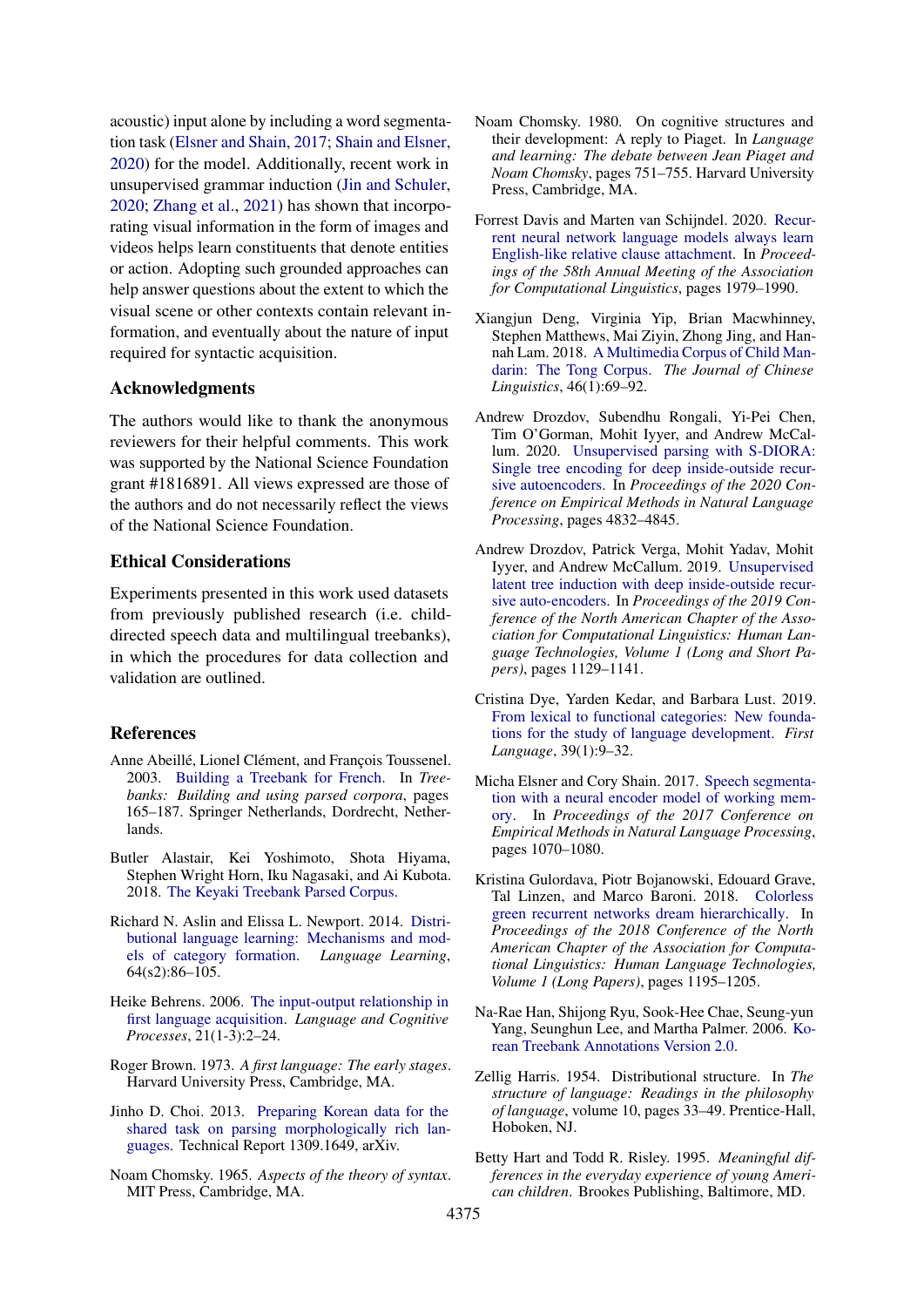- <span id="page-9-4"></span>Etsuko Haryu and Sachiyo Kajikawa. 2016. [Use of](https://doi.org/https://doi.org/10.1016/j.jml.2015.11.007) [bound morphemes \(noun particles\) in word segmen](https://doi.org/https://doi.org/10.1016/j.jml.2015.11.007)[tation by Japanese-learning infants.](https://doi.org/https://doi.org/10.1016/j.jml.2015.11.007) *Journal of Memory and Language*, 88:18–27.
- <span id="page-9-13"></span>John Hewitt and Christopher D. Manning. 2019. [A](https://www.aclweb.org/anthology/N19-1419) [structural probe for finding syntax in word represen](https://www.aclweb.org/anthology/N19-1419)[tations.](https://www.aclweb.org/anthology/N19-1419) In *Proceedings of the 2019 Conference of the North American Chapter of the Association for Computational Linguistics: Human Language Technologies, Volume 1 (Long and Short Papers)*, pages 4129–4138.
- <span id="page-9-7"></span>Lifeng Jin, Finale Doshi-Velez, Timothy Miller, William Schuler, and Lane Schwartz. 2018a. [Depth](https://aclanthology.org/D18-1292)[bounding is effective: Improvements and evaluation](https://aclanthology.org/D18-1292) [of unsupervised PCFG induction.](https://aclanthology.org/D18-1292) In *Proceedings of the 2018 Conference on Empirical Methods in Natural Language Processing*, pages 2721–2731.
- <span id="page-9-1"></span>Lifeng Jin, Finale Doshi-Velez, Timothy Miller, William Schuler, and Lane Schwartz. 2018b. [Un](https://aclanthology.org/Q18-1016)[supervised grammar induction with depth-bounded](https://aclanthology.org/Q18-1016) [PCFG.](https://aclanthology.org/Q18-1016) *Transactions of the Association for Computational Linguistics*, 6:211–224.
- <span id="page-9-8"></span>Lifeng Jin, Finale Doshi-Velez, Timothy Miller, Lane Schwartz, and William Schuler. 2019. [Unsupervised](https://aclanthology.org/P19-1234) [learning of PCFGs with normalizing flow.](https://aclanthology.org/P19-1234) In *Proceedings of the 57th Annual Meeting of the Association for Computational Linguistics*, pages 2442– 2452.
- <span id="page-9-9"></span>Lifeng Jin and William Schuler. 2020. [Grounded](https://www.aclweb.org/anthology/2020.aacl-main.42) [PCFG induction with images.](https://www.aclweb.org/anthology/2020.aacl-main.42) In *Proceedings of the 1st Conference of the Asia-Pacific Chapter of the Association for Computational Linguistics and the 10th International Joint Conference on Natural Language Processing*, pages 396–408.
- <span id="page-9-14"></span>Lifeng Jin, Lane Schwartz, Finale Doshi-Velez, Timothy Miller, and William Schuler. 2021. [Depth](https://doi.org/10.1162/coli_a_00399)[bounded statistical PCFG induction as a model of hu](https://doi.org/10.1162/coli_a_00399)[man grammar acquisition.](https://doi.org/10.1162/coli_a_00399) *Computational Linguistics*, 47(1):181–216.
- <span id="page-9-0"></span>Mark Johnson, Thomas L. Griffiths, and Sharon Goldwater. 2007. [Bayesian Inference for PCFGs via](http://homepages.inf.ed.ac.uk/sgwater/papers/naacl07-mcmc-pcfg.pdf) [Markov chain Monte Carlo.](http://homepages.inf.ed.ac.uk/sgwater/papers/naacl07-mcmc-pcfg.pdf) *Proceedings of Human Language Technologies: The Conference of the North American Chapter of the Association for Computational Linguistics*, pages 139–146.
- <span id="page-9-2"></span>Yoon Kim, Chris Dyer, and Alexander Rush. 2019. [Compound probabilistic context-free grammars for](https://doi.org/10.18653/v1/P19-1228) [grammar induction.](https://doi.org/10.18653/v1/P19-1228) In *Proceedings of the 57th Annual Meeting of the Association for Computational Linguistics*, pages 2369–2385.
- <span id="page-9-17"></span>Nikita Kitaev, Steven Cao, and Dan Klein. 2019. [Multi](https://www.aclweb.org/anthology/P19-1340)[lingual constituency parsing with self-attention and](https://www.aclweb.org/anthology/P19-1340) [pre-training.](https://www.aclweb.org/anthology/P19-1340) In *Proceedings of the 57th Annual Meeting of the Association for Computational Linguistics*, pages 3499–3505.
- <span id="page-9-10"></span>Jun Li, Yifan Cao, Jiong Cai, Yong Jiang, and Kewei Tu. 2020. [An empirical comparison of unsupervised](https://aclanthology.org/2020.acl-main.300) [constituency parsing methods.](https://aclanthology.org/2020.acl-main.300) In *Proceedings of the 58th Annual Meeting of the Association for Computational Linguistics*, pages 3278–3283.
- <span id="page-9-5"></span>Percy Liang, Michael Jordan, and Dan Klein. 2009. [Learning semantic correspondences with less super](https://aclanthology.org/P09-1011)[vision.](https://aclanthology.org/P09-1011) In *Proceedings of the Joint Conference of the 47th Annual Meeting of the ACL and the 4th International Joint Conference on Natural Language Processing of the AFNLP*, pages 91–99.
- <span id="page-9-12"></span>Tal Linzen, Emmanuel Dupoux, and Yoav Goldberg. 2016. [Assessing the ability of LSTMs to learn](https://www.aclweb.org/anthology/Q16-1037) [syntax-sensitive dependencies.](https://www.aclweb.org/anthology/Q16-1037) *Transactions of the Association for Computational Linguistics*, 4:521– 535.
- <span id="page-9-18"></span>Mohamed Maamouri, Ann Bies, Tim Buckwalter, and Wigdan Mekki. 2004. [The Penn Arabic Tree](https://dl.acm.org/doi/pdf/10.5555/1621804.1621808)[bank: Building a large-scale annotated Arabic cor](https://dl.acm.org/doi/pdf/10.5555/1621804.1621808)[pus.](https://dl.acm.org/doi/pdf/10.5555/1621804.1621808) *NEMLAR Conference on Arabic Language Resources and Tools*.
- <span id="page-9-15"></span>Brian MacWhinney. 2000. *The CHILDES Project: Tools for analyzing talk*. Lawrence Erlbaum Associates, Mahwah, NJ.
- <span id="page-9-19"></span>Mitchell P. Marcus, Beatrice Santorini, and Mary Ann Marcinkiewicz. 1993. [Building a large annotated](http://dl.acm.org/citation.cfm?id=972470.972475) [corpus of English: The Penn Treebank.](http://dl.acm.org/citation.cfm?id=972470.972475) *Computational Linguistics*, 19(2):313–330.
- <span id="page-9-3"></span>Toben H. Mintz. 2013. [The segmentation of sub](https://doi.org/https://doi.org/10.3389/fpsyg.2013.00024)[lexical morphemes in English-learning 15-month](https://doi.org/https://doi.org/10.3389/fpsyg.2013.00024) [olds.](https://doi.org/https://doi.org/10.3389/fpsyg.2013.00024) *Frontiers in Psychology*, 4(24):1–12.
- <span id="page-9-20"></span>Phuong-Thai Nguyen, Xuan-Luong Vu, Thi-Minh-Huyen Nguyen, Van-Hiep Nguyen, and Hong-Phuong Le. 2009. [Building a large syntactically](https://www.aclweb.org/anthology/W09-3035)[annotated corpus of Vietnamese.](https://www.aclweb.org/anthology/W09-3035) In *Proceedings of the Third Linguistic Annotation Workshop (LAW III)*, pages 182–185.
- <span id="page-9-16"></span>Lisa Pearl and Jon Sprouse. 2013. [Syntactic islands](https://doi.org/10.1080/10489223.2012.738742) [and learning biases: Combining experimental syntax](https://doi.org/10.1080/10489223.2012.738742) [and computational modeling to investigate the lan](https://doi.org/10.1080/10489223.2012.738742)[guage acquisition problem.](https://doi.org/10.1080/10489223.2012.738742) *Language Acquisition*, 20(1):23–68.
- <span id="page-9-11"></span>Matthew E. Peters, Mark Neumann, Mohit Iyyer, Matt Gardner, Christopher Clark, Kenton Lee, and Luke Zettlemoyer. 2018. [Deep contextualized word repre](https://aclanthology.org/N18-1202)[sentations.](https://aclanthology.org/N18-1202) In *Proceedings of the 2018 Conference of the North American Chapter of the Association for Computational Linguistics: Human Language Technologies, Volume 1 (Long Papers)*, pages 2227– 2237.
- <span id="page-9-6"></span>Elias Ponvert, Jason Baldridge, and Katrin Erk. 2011. [Simple unsupervised grammar induction from raw](https://aclanthology.org/P11-1108) [text with cascaded finite state models.](https://aclanthology.org/P11-1108) In *Proceedings of the 49th Annual Meeting of the Association for Computational Linguistics: Human Language Technologies*, pages 1077–1086.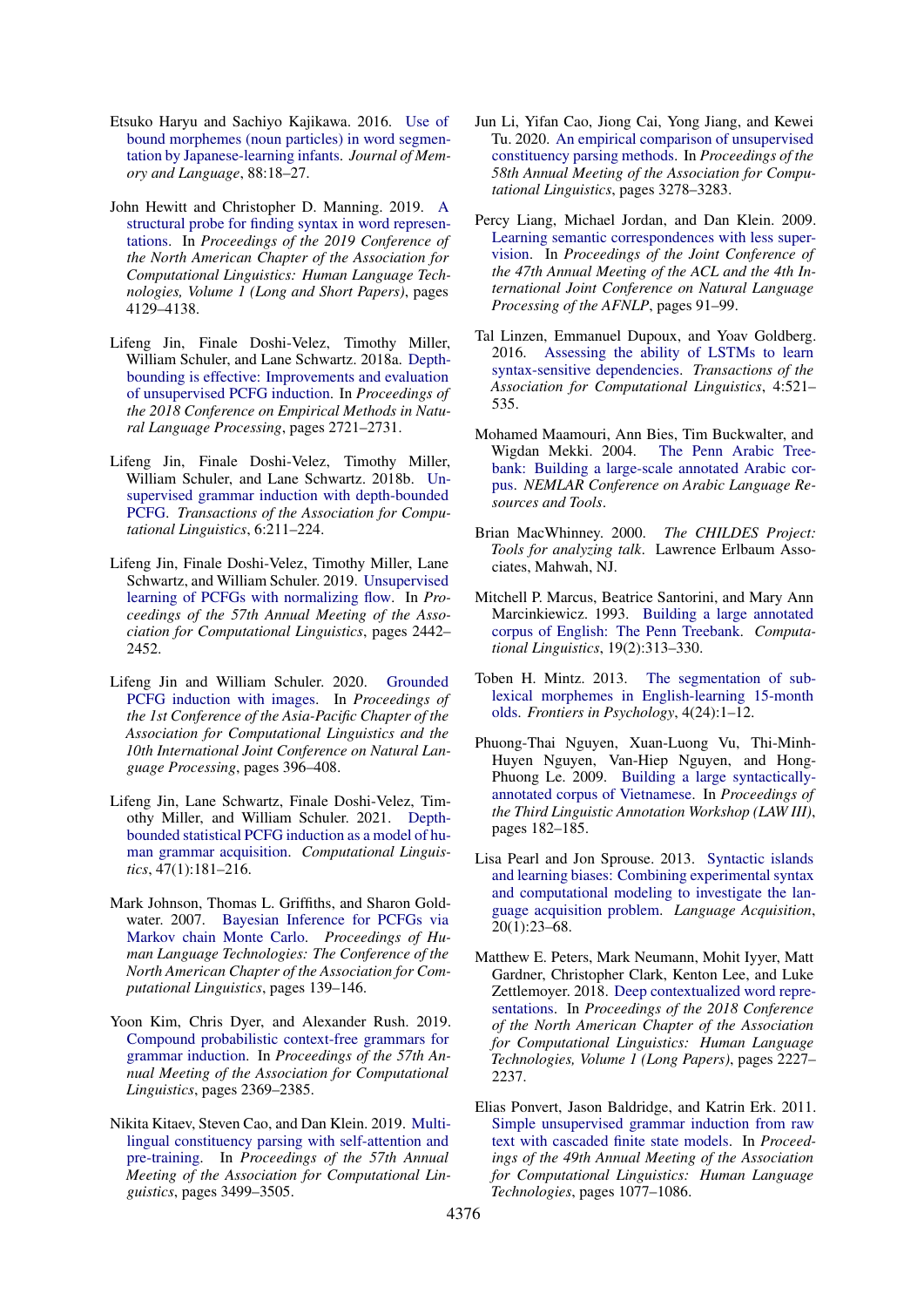- <span id="page-10-7"></span>Shauli Ravfogel, Yoav Goldberg, and Francis Tyers. 2018. [Can LSTM learn to capture agreement? the](https://www.aclweb.org/anthology/W18-5412) [case of Basque.](https://www.aclweb.org/anthology/W18-5412) In *Proceedings of the 2018 EMNLP Workshop BlackboxNLP: Analyzing and Interpreting Neural Networks for NLP*, pages 98–107.
- <span id="page-10-9"></span>Andrew Rosenberg and Julia Hirschberg. 2007. [V](https://aclanthology.org/D07-1043)[measure: A conditional entropy-based external clus](https://aclanthology.org/D07-1043)[ter evaluation measure.](https://aclanthology.org/D07-1043) In *Proceedings of the 2007 Joint Conference on Empirical Methods in Natural Language Processing and Computational Natural Language Learning (EMNLP-CoNLL)*, pages 410– 420.
- <span id="page-10-10"></span>Ju-Yeon Ryu, Kaoru Horie, and Yasuhiro Shirai. 2015. [Acquisition of the Korean imperfective aspect mark](https://doi.org/10.1111/lang.12132)[ers –ko iss– and –a iss– by Japanese learners:](https://doi.org/10.1111/lang.12132) [A multiple-factor account.](https://doi.org/10.1111/lang.12132) *Language Learning*, 65(4):791–823.
- <span id="page-10-1"></span>Jenny R. Saffran, Richard N. Aslin, and Elissa L. Newport. 1996. [Statistical learning by 8-month-old in](https://doi.org/10.1126/science.274.5294.1926)[fants.](https://doi.org/10.1126/science.274.5294.1926) *Science*, 274(5294):1926–1928.
- <span id="page-10-4"></span>Yoav Seginer. 2007. [Fast unsupervised incremental](https://aclanthology.org/P07-1049) [parsing.](https://aclanthology.org/P07-1049) In *Proceedings of the 45th Annual Meeting of the Association of Computational Linguistics*, pages 384–391.
- <span id="page-10-15"></span>Cory Shain and Micha Elsner. 2020. [Acquiring lan](https://www.aclweb.org/anthology/2020.conll-1.15)[guage from speech by learning to remember and pre](https://www.aclweb.org/anthology/2020.conll-1.15)[dict.](https://www.aclweb.org/anthology/2020.conll-1.15) In *Proceedings of the 24th Conference on Computational Natural Language Learning*, pages 195– 214.
- <span id="page-10-5"></span>Yikang Shen, Shawn Tan, Alessandro Sordoni, and Aaron C. Courville. 2019. [Ordered Neurons: Inte](https://openreview.net/forum?id=B1l6qiR5F7)[grating tree structures into recurrent neural networks.](https://openreview.net/forum?id=B1l6qiR5F7) In *7th International Conference on Learning Representations*.
- <span id="page-10-13"></span>Khalil Sima'an, Alon Itai, Yoad Winter, Alon Altman, and Noa Nativ. 2001. [Building a tree-bank](https://citeseerx.ist.psu.edu/viewdoc/download?doi=10.1.1.74.5385&rep=rep1&type=pdf) [of modern Hebrew text.](https://citeseerx.ist.psu.edu/viewdoc/download?doi=10.1.1.74.5385&rep=rep1&type=pdf) *Traitment Automatique des Langues*, 42(2):1–34.
- <span id="page-10-12"></span>Wojciech Skut, Thorsten Brants, Brigitte Krenn, and Hans Uszkoreit. 1998. [A linguistically interpreted](http://arxiv.org/abs/cmp-lg/9807008) [corpus of German newspaper text.](http://arxiv.org/abs/cmp-lg/9807008) In *Proceedings of the ESSLLI Workshop on Recent Advances in Corpus Annotation*.
- <span id="page-10-8"></span>Ian Tenney, Patrick Xia, Berlin Chen, Alex Wang, Adam Poliak, R. Thomas McCoy, Najoung Kim, Benjamin Van Durme, Samuel R. Bowman, Dipanjan Das, and Ellie Pavlick. 2019. [What do you](https://openreview.net/forum?id=SJzSgnRcKX) [learn from context? probing for sentence structure](https://openreview.net/forum?id=SJzSgnRcKX) [in contextualized word representations.](https://openreview.net/forum?id=SJzSgnRcKX) In *7th International Conference on Learning Representations*.
- <span id="page-10-2"></span>Reut Tsarfaty, Djame Seddah, Yoav Goldberg, Sandra ´ Kübler, Marie Candito, Jennifer Foster, Yannick Versley, Ines Rehbein, and Lamia Tounsi. 2010. [Sta](https://aclanthology.org/W10-1401)[tistical parsing of morphologically rich languages](https://aclanthology.org/W10-1401) [\(SPMRL\): What, how and whither.](https://aclanthology.org/W10-1401) In *Proceedings*

*of the NAACL HLT 2010 First Workshop on Statistical Parsing of Morphologically-Rich Languages*, pages 1–12.

- <span id="page-10-3"></span>Kewei Tu. 2012. *[Unsupervised learning of probabilis](https://core.ac.uk/download/pdf/38922607)[tic grammars](https://core.ac.uk/download/pdf/38922607)*. Ph.D. thesis, Iowa State University.
- <span id="page-10-6"></span>Yaushian Wang, Hung-Yi Lee, and Yun-Nung Chen. 2019. [Tree transformer: Integrating tree structures](https://doi.org/10.18653/v1/D19-1098) [into self-attention.](https://doi.org/10.18653/v1/D19-1098) In *Proceedings of the 2019 Conference on Empirical Methods in Natural Language Processing and the 9th International Joint Conference on Natural Language Processing (EMNLP-IJCNLP)*, pages 1061–1070.
- <span id="page-10-14"></span>Marcin Woliński, Elżbieta Hajnicz, and Tomasz Bartosiak. 2018. [A new version of the składnica tree](https://aclanthology.org/L18-1289)[bank of Polish harmonised with the walenty valency](https://aclanthology.org/L18-1289) [dictionary.](https://aclanthology.org/L18-1289) In *Proceedings of the Eleventh International Conference on Language Resources and Evaluation*.
- <span id="page-10-11"></span>Fei Xia, Martha Palmer, Nianwen Xue, Mary Ellen Okurowski, John Kovarik, Fu-Dong Chiou, Shizhe Huang, Tony Kroch, and Mitch Marcus. 2000. [De](http://www.lrec-conf.org/proceedings/lrec2000/pdf/287.pdf)[veloping guidelines and ensuring consistency for](http://www.lrec-conf.org/proceedings/lrec2000/pdf/287.pdf) [Chinese text annotation.](http://www.lrec-conf.org/proceedings/lrec2000/pdf/287.pdf) In *Proceedings of the Second International Conference on Language Resources and Evaluation*.
- <span id="page-10-16"></span>Songyang Zhang, Linfeng Song, Lifeng Jin, Kun Xu, Dong Yu, and Jiebo Luo. 2021. [Video-aided unsu](https://aclanthology.org/2021.naacl-main.119)[pervised grammar induction.](https://aclanthology.org/2021.naacl-main.119) In *Proceedings of the 2021 Conference of the North American Chapter of the Association for Computational Linguistics: Human Language Technologies*, pages 1513–1524.
- <span id="page-10-0"></span>Hao Zhu, Yonatan Bisk, and Graham Neubig. 2020. [The return of lexical dependencies: Neural lexical](https://aclanthology.org/2020.tacl-1.42)[ized PCFGs.](https://aclanthology.org/2020.tacl-1.42) *Transactions of the Association for Computational Linguistics*, 8:647–661.